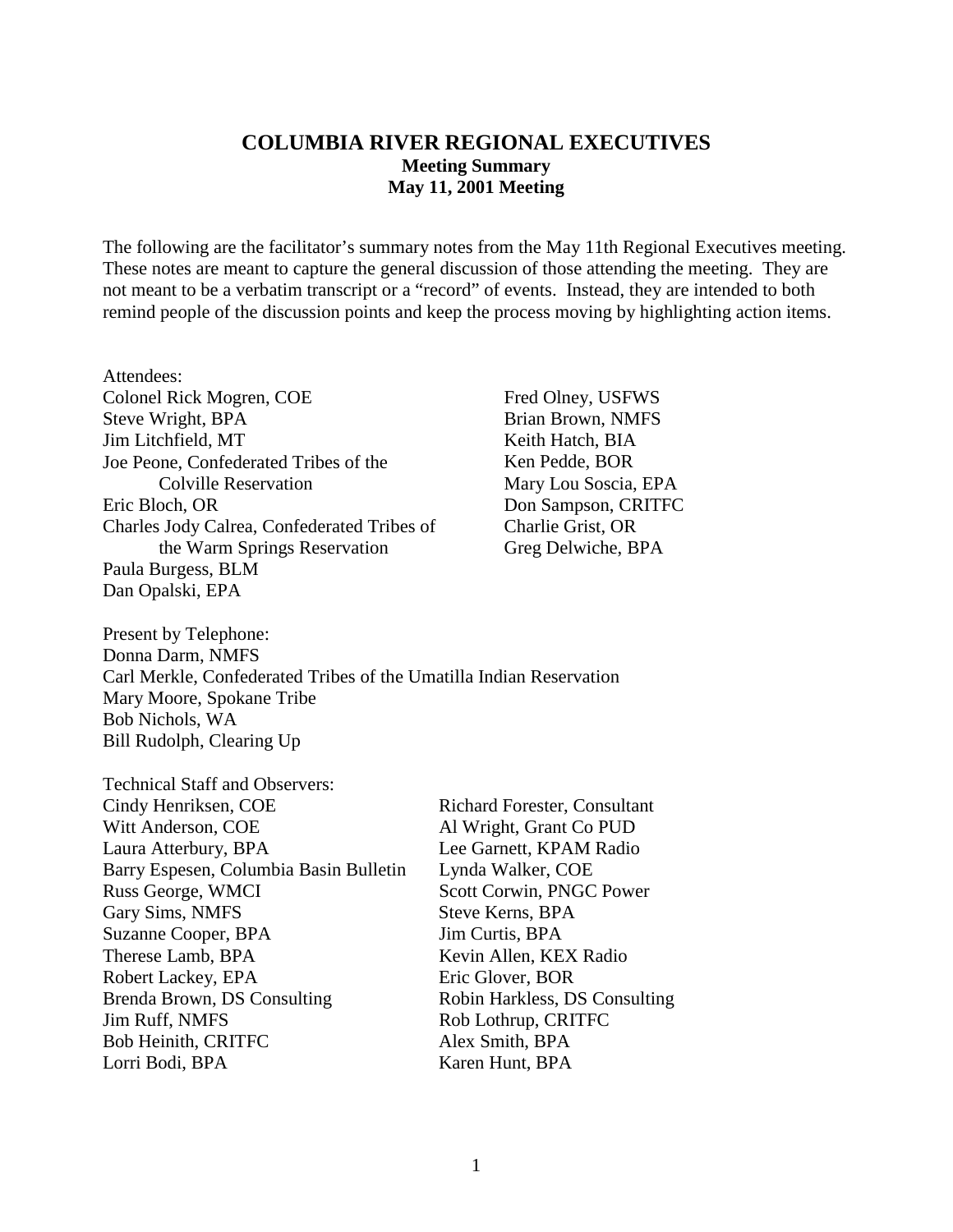#### **MAY SPILL DECISION:**

Steve Wright (BPA) began the meeting by recognizing that, given the drought and West Coast energy crisis, there is not enough water to spill for fish and meet the Federal system reliability criteria. He acknowledged that the Northwest Region is deeply divided about spill and that the proposal being discussed at today's meeting was an effort to "bridge the gap" in a divided region and provide *some* spill in May for endangered migrating juvenile fish. Wright expressed his appreciation to the staff of the federal agencies and Grant PUD who worked hard to provide an option on this difficult issue.

Spill Proposal: Greg Delwiche (BPA) discussed the current proposal outlined in "Principles for FCRPS/Grant County PUD Spill Swap". He pointed out that currently the region is at 56.5 MAF, which is far from the original target of 60 MAF that was identified as the amount needed to support spring spill for fish. However, BPA has been working with Grant PUD to develop a "spill swap" that would allow water to be spilled for migrating fish that are now present in the lower river system. The spill proposal involves: spilling 300 mega-watt months (MW-mos) at the Dalles and Bonneville dams during the month of May; in exchange for this, reduce summer spill at Grant County PUD's Wanapum and Priest Rapids dams to maintain power system reliability.

Many meeting participants noted that this proposal is a shift from the prior proposed 400 mega-watt month option. When asked why this had changed, Greg noted that given the current flows, BPA didn't believe they would be able to meet demand/load at the 400 level. They believe 300 MWmos is a more realistic scenario. BPA will be using the reservoir levels at Grand Coulee as an indicator for their requested actions.

 A question was asked about the other alternatives that were explored before making this proposal. Could BPA contract to purchase the amount of power needed in the summer, thereby allowing the summer spill at the mid-Columbia dams to occur unabatedly? BPA responded that the financial reserves they have must be maintained for future system reliability in the event of unforeseen circumstances (such as a unit outage or other emergency).

When asked about the likelihood of the swap actually being implemented, BPA responded that there is a greater than 50% likelihood. It all depends on Mother Nature and whether or not water levels increase around the region.

Joe Peone reminded the group that the effect of this proposal on summer outmigrants should be weighed, as well as the effects on other non-listed species. He noted that tribes and the region would feel the impacts of this year's actions four years from now. How can the region begin to plan for that migration?

Donna Darm noted that NMFS is supportive of the contingent spill swap in the face of difficult drought conditions. She said that NMFS recognizes that it is not as much as the fish need, but given the poor water year, she is grateful for the efforts to find any available water to aid the spring migrants.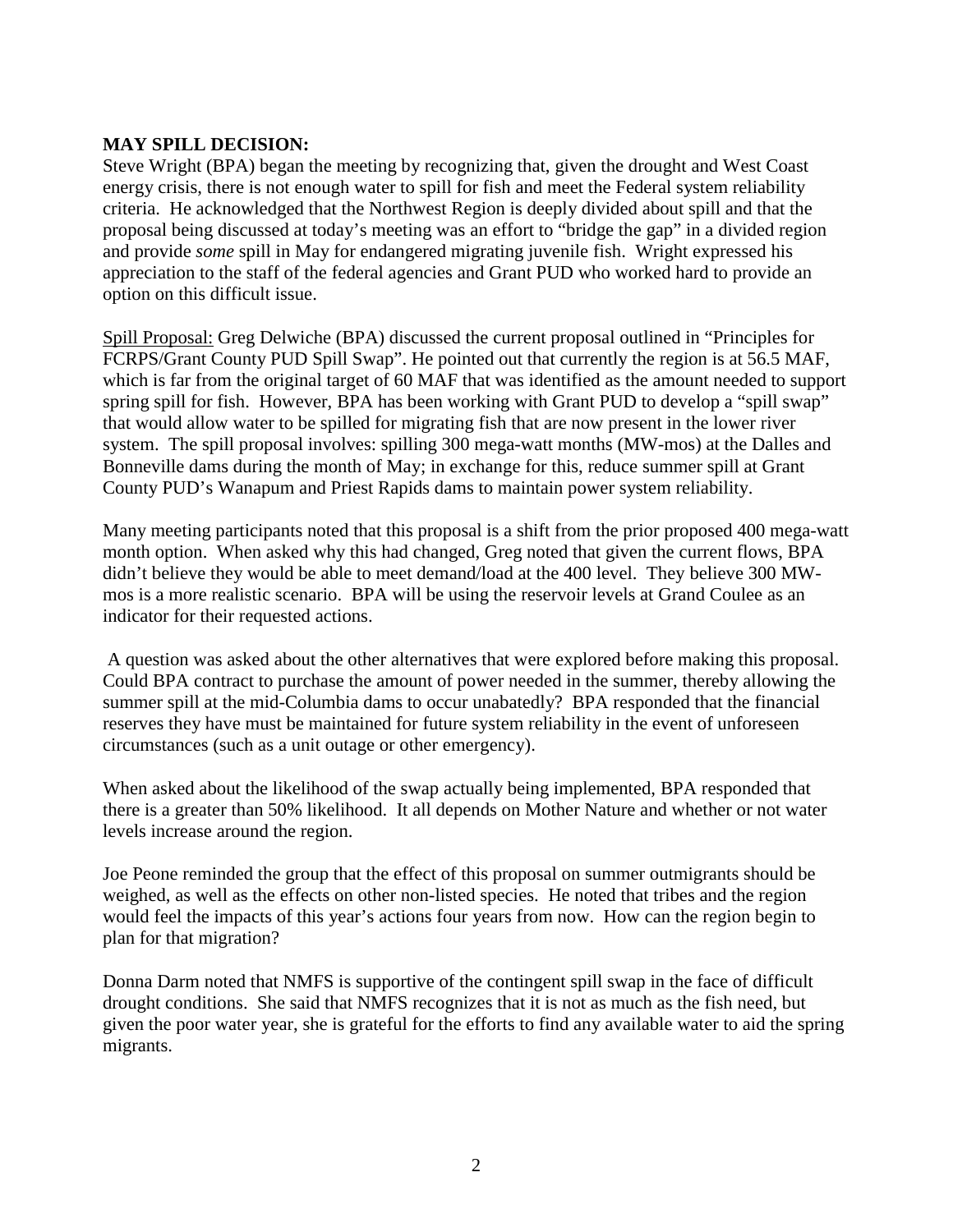Biological Effects of Spill: Jim Ruff (NMFS) presented a summary of the expected effects of the spill proposal on the survival rates of juvenile spring migrants. NMFS's analysis focused on the difference in survival between spilling 600 MW-mos, 400 MW-mos and no spill. The analysis concluded that providing spill improved survival of Upper Columbia River Spring Chinook and Upper and Middle Columbia River steelhead as well as benefits to non-listed spring Chinook, steelhead and other species. He reported that the expected survival benefit would show an increase by 4% if the swap were to occur and result in a decrease of 1% for summer migrants.

#### Straw Poll on Proposed Swap

Steve Wright asked that a straw poll be taken to get a sense of where the various governments were on the proposed swap. Time was given for those present to meet and confer with their colleagues prior to making their position known to the larger group. The questions put to the group was:

If Bonneville filed with FERC to allow the spill swap to occur, either with immediate spill or spill delayed until FERC approval,

Would you:

- 1) Support the action?
- 2) Not support the action, but not actively oppose it?
- 3) Not support and intervene by opposing the FERC application?
- 4) Be unable to make a decision today

Steve Wright commented that if someone replied that they didn't know, BPA would count that as a "no support, possible intervenor" for purposes of making its own decision.

Al Wright (Grant County PUD) shared the three conditions required by Grant County before they would agree to participate in the swap:

1) At no time would there be zero spill at Grant County projects;

2) They would like to see agreement (not consensus) from a majority of the region; and

3) FERC approval of the action.

Al also noted that the 300 MW-Mo is contingent on available water and that even that seemed high by their estimates. He noted that there is an element of risk that the region would be taking with this swap.

Don Sampson (CRITFC) explained that it is hard for the tribes to accept the moving target regarding the different federal proposals. Last time it was 400 MW-Mos, now they are seeing 300. He stated that the federal government needs to honor treaty rights and follow laws such as the NWPA, ESA and CWA. CRITFC believes the proposals will destroy this year's fish and set back recovery efforts a decade. He said the tribes were frustrated that energy reliability and agency financial issues were in front of fish recovery efforts. Especially since the tribes voluntarily went out of business for 24 years to support fish recovery. He asked whether the federal government had even considered treaty rights in their decision-making process.

Jody Calrea also pointed out that his tribes need timely and accurate information to have meaningful consultation. He said that his tribe did not consider this meeting to be that. He also expressed a feeling that the tribal concerns were being minimized in the face of finances and the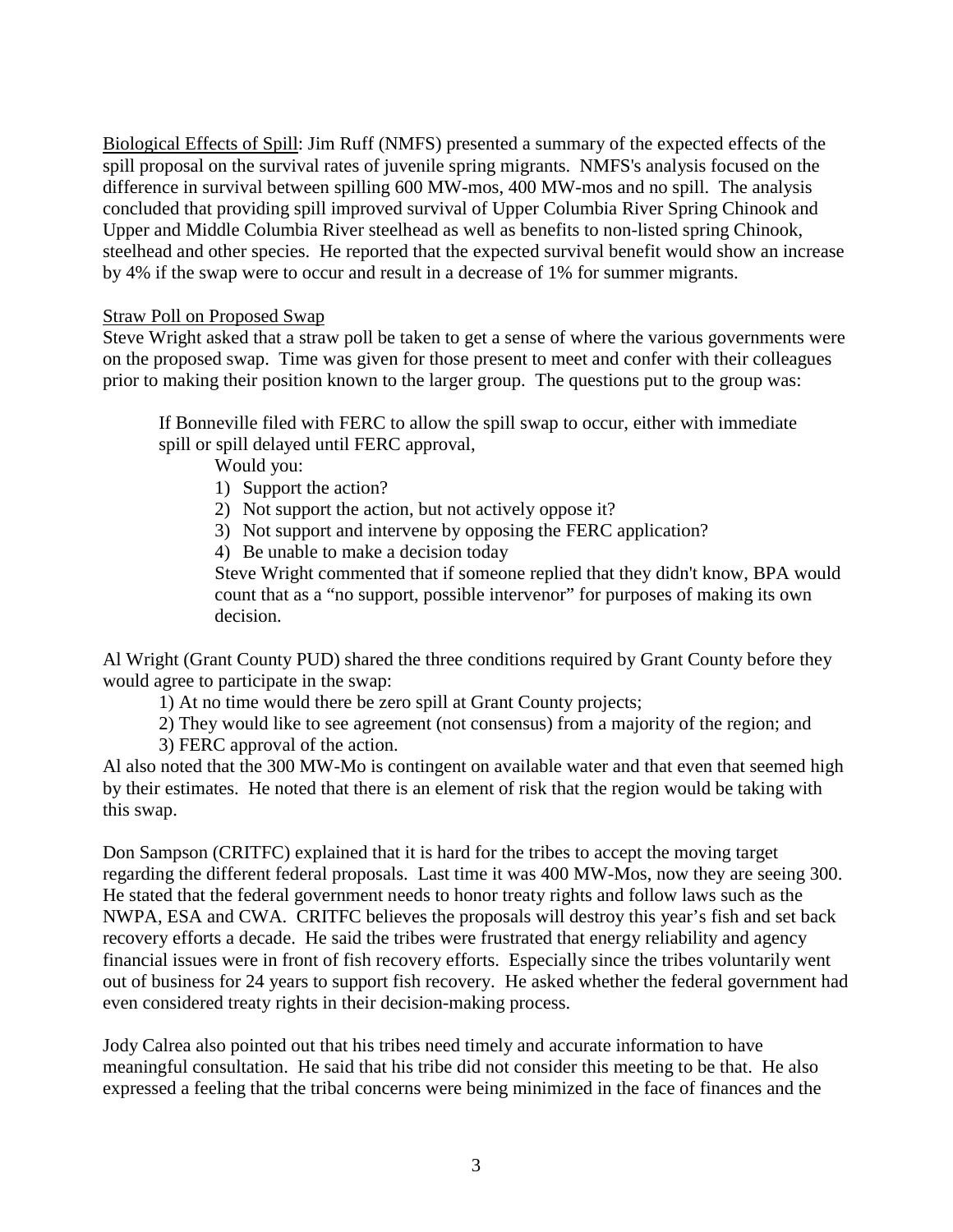California energy crisis. He noted that tribes have been making conservation efforts for years that have not been acknowledged.

Col. Mogren responded to these concerns by reminding the tribal representatives that the federal government took a number of actions that specifically addressed tribal concerns. Examples included the Spring Creek hatchery spill, the Vernita Bar operations and even this proposed action. He assured the tribes that the federal executives regularly discuss tribal treaty and non-treaty concerns as part of their deliberations.

#### Result of Straw Poll:

- Colville Tribes: Do not support the proposed action, but will not intervene at FERC. Joe Peone stressed the importance of relationships and the difficult year facing the region. He said this is not an easy choice for tribes, no matter how you look at it.
- Montana: Do not support the proposed action. Montana is opposed to any spill at this time because of the high risk of affecting winter power reliability. Instead, the region should store every drop of water possible. Litchfield noted that he was unsure about intervention at FERC.
- Confederated Tribes of Warm Springs: Unable to make a decision today, but are looking for a more reasonable approach that will allow the tribes to both preserve their investments in recovery and their relationships with their neighbors.
- Umatilla Tribes: Unable to make a decision today. Carl Merkle indicated that he only just received the proposal and hadn't had time to discuss intervention at FERC with his tribal leaders.
- Oregon: Support the action as minimally acceptable and would like to see the full 400MW-mo achieved if at all possible. Eric Bloch noted that the ISAB has told the region many times that spill does indeed have a biological benefit to fish. He said that the proposed action was not a perfect solution and urged the region to look for creative ways to get the additional 100 MWmo necessary to make a bigger impact on fish.
- NWPPC: Eric Bloch also reported that the Council had taken action on this issue. By a unanimous vote, if the federal government decides to spill at the Dalles and Bonneville and Grant County PD is able to concurrence with the swap, the Council would recommend that FERC make changes to allow the swap to occur.

There was no response on the phone from Washington, Idaho, Spokane and Yakama Tribes.

### Federal Executives Decision on Spill:

Based on the initial straw proposal, it was clear that the region is split regarding the value of spill. After conferring with the other federal agencies, BPA announced that it would proceed with filing at FERC. However, since there was not substantial support for the action and a lack of clarity about the number of intervenors at FERC, the federal government will not initiate spill at this time.